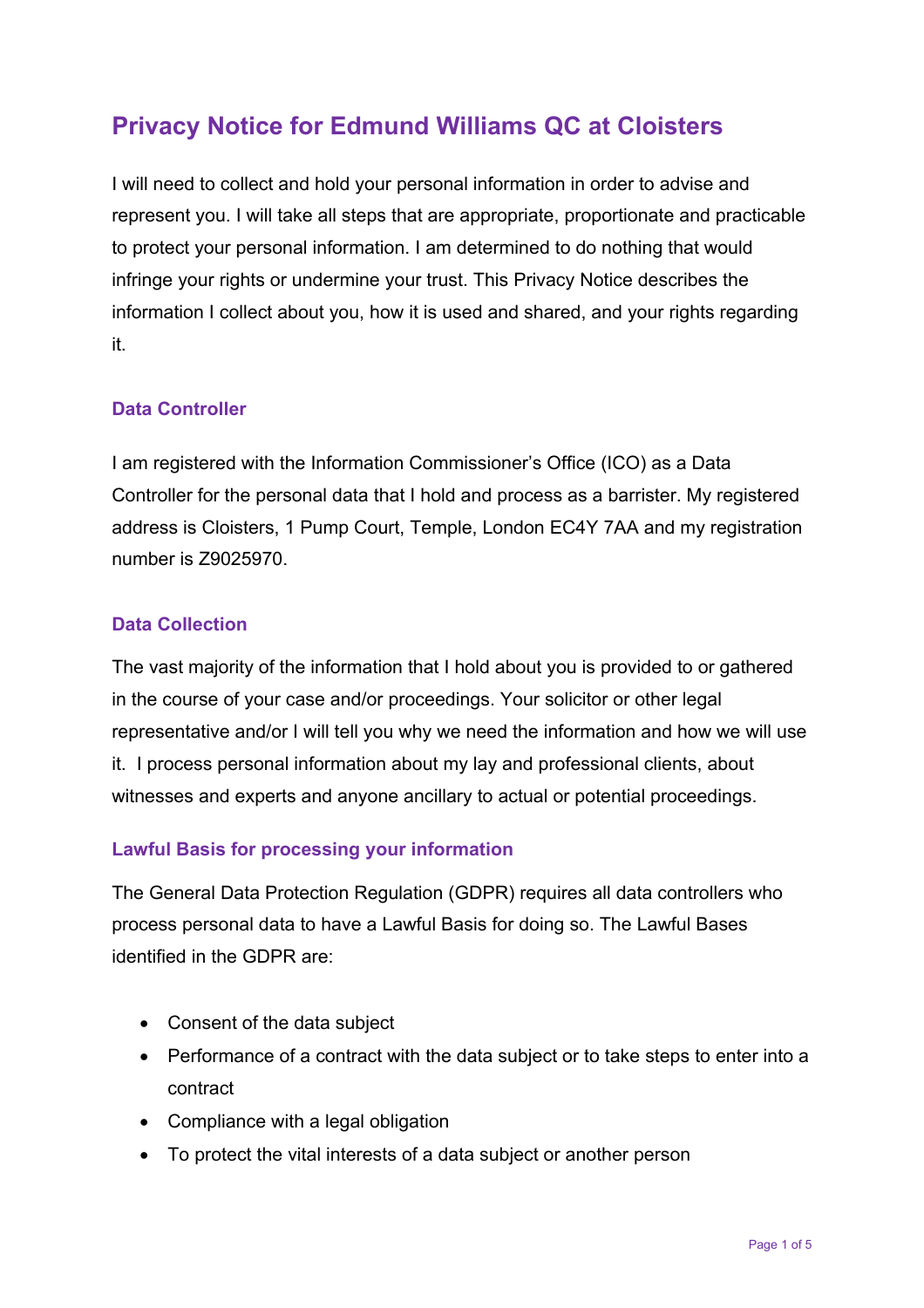- Performance of a task carried out in the public interest or in the exercise of official authority vested in the controller
- The legitimate interests of myself, or a third party, except where such interests are overridden by the interests, rights or freedoms of the data subject

Examples of legitimate interests include:

- Where the data subject is a client or in the service of the data controller;
- Transmission within a group of undertakings for internal administrative purposes;
- Processing necessary to ensure network and information security, including preventing unauthorised access;
- Processing for direct marketing purposes, or to prevent fraud; and
- Reporting possible criminal acts or threats to public security.

I process your personal data to enable the necessary steps to be taken to enter into and/or to perform contracts for legal services and/or to comply with a legal obligation and/or for the purposes of my legitimate interests – namely, the provision of legal services, the development and marketing of my professional expertise and maintaining a record of the work I have carried out for my clients (including for regulatory purposes and in order to address any queries or concerns you may have). I also process data where that is necessary for the establishment, exercise and/or defence of legal claims.

I also process data where that is necessary for the establishment, exercise or defence of legal claims

#### **I use your information to:**

- **•** Provide legal advice and representation
- Assist in training pupils and mini-pupils
- **Investigate and address your concerns**
- Communicate with you about news, updates and events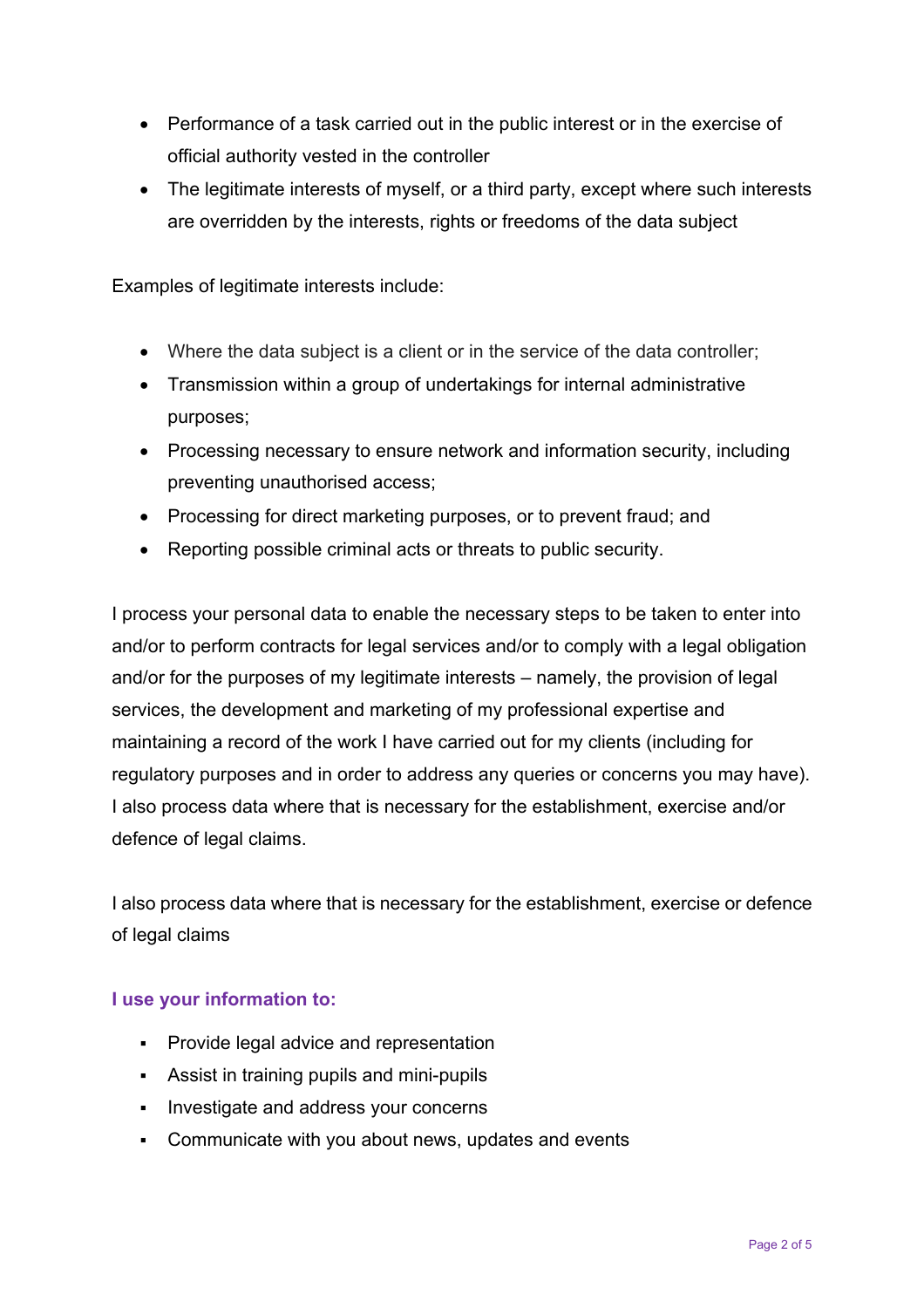- Investigate or address legal proceedings relating to your use of my services/products, or as otherwise allowed by applicable law
- Make statutory returns as required by the HMRC
- Maintain a record of the work I have carried out for you

I do not use automated decision-making in the processing of your personal data. I collect and process both personal data and special categories of personal data as defined in the GDPR. This may include:

- Name;
- **Email**;
- Phone number;
- **Address:**
- **Payment or bank details;**
- Date of birth:
- **Location details:**
- Device IP address:
- **Financial information;**
- Details about protected characteristics (such as disability, sex, race, age religion or belief, sexual orientation, gender identity, pregnancy/maternity, marital status);
- Details about trade union membership and/or activities;
- Medical records and/or health details:
- Criminal records and/or details relating to offences, alleged offences, criminal proceedings, outcomes and sentences;
- Details about work, education and/or training.

## **Sharing personal data**

I sometimes need to share the personal information I process with the individual and/or third parties. Where necessary or required, I may share information with:

- Solicitors, barristers and legal representatives
- Courts and other tribunals
- **Pupils or mini pupils under my training or supervision**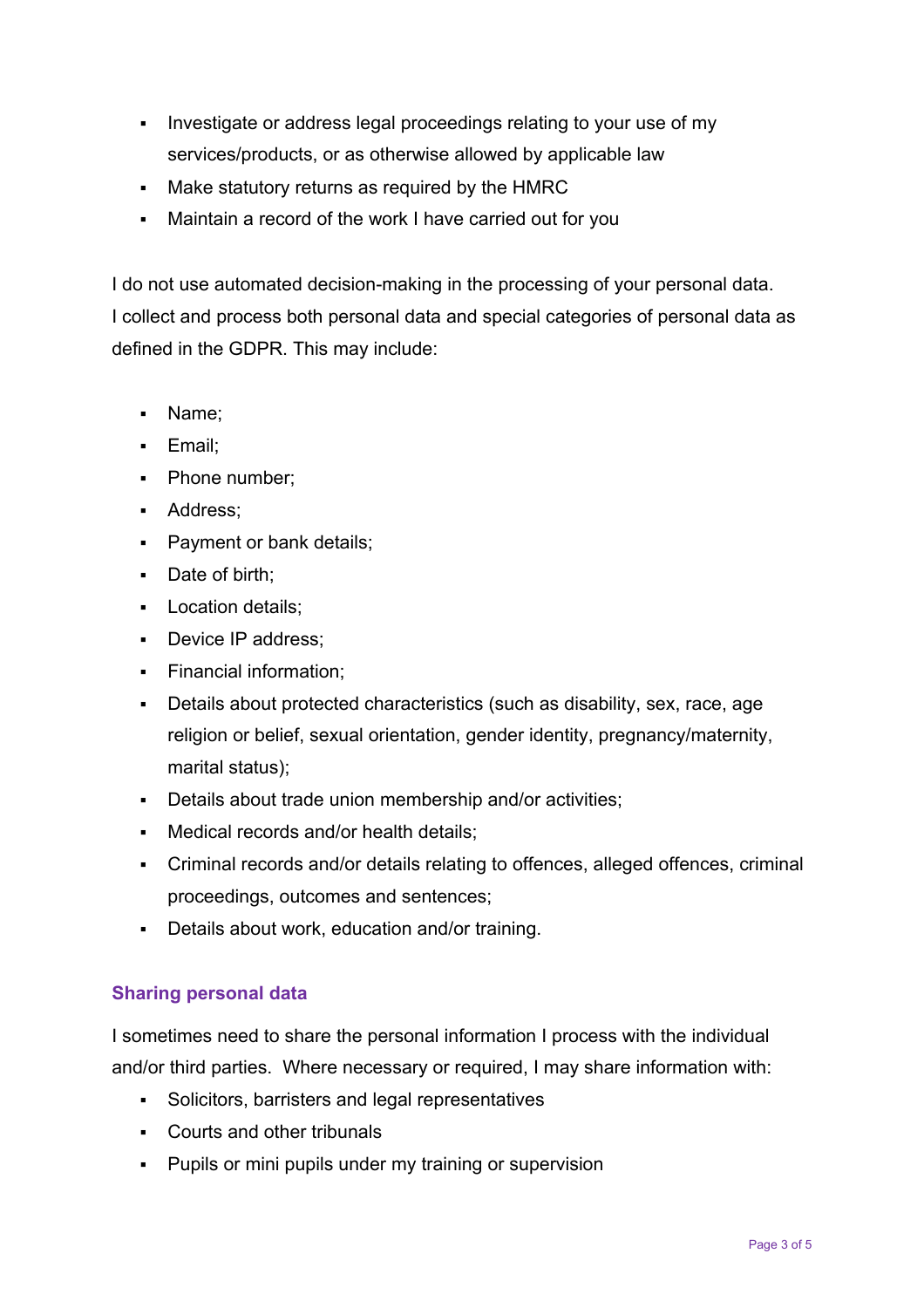- My Chambers management and staff who provide administrative services
- Regulatory authorities, ombudsmen, insurance providers or legal advisors in the event of a dispute or other legal or relevant matter
- Law enforcement officials, government authorities, or other third parties to meet our legal obligations
- Any other party where I ask you and you consent to the sharing

# **Transfers to third countries and international organisations**

I do not usually need to transfer any personal data to third countries or international organisations but, if I do so, it will only be where I am satisfied that such transferred data is fully protected and safeguarded as required by the GDPR.

**I retain your personal data** while you remain a client and for 7 years thereafter, unless you ask me to delete it. I adhere to Cloisters' Data Retention Policy (copy available on request) which details how long I hold data for and how I dispose of it when it no longer needs to be held. I will delete or anonymise your information at your request unless:

- There is an unresolved issue, such as claim or dispute;
- I am legally required not to; or
- There are overriding legitimate business interests, including but not limited to fraud prevention and protecting customers' safety and security.

# **Your Rights**

The GDPR gives you specific rights around your personal data. For example, you have to be informed about the information I hold and what I use it for, you can ask for a copy of the personal information I hold about you, you can ask me to correct any inaccuracies with the personal data I hold, you can ask me to stop sending you direct mail, or emails, or in some circumstances ask me to stop processing your personal information. Finally, if I do something irregular or improper with your personal data you can seek compensation for any distress you are caused or loss you have incurred. You can find out more information from the ICO's website http://ico.org.uk/for\_the\_public/personal\_information and this is the organisation that